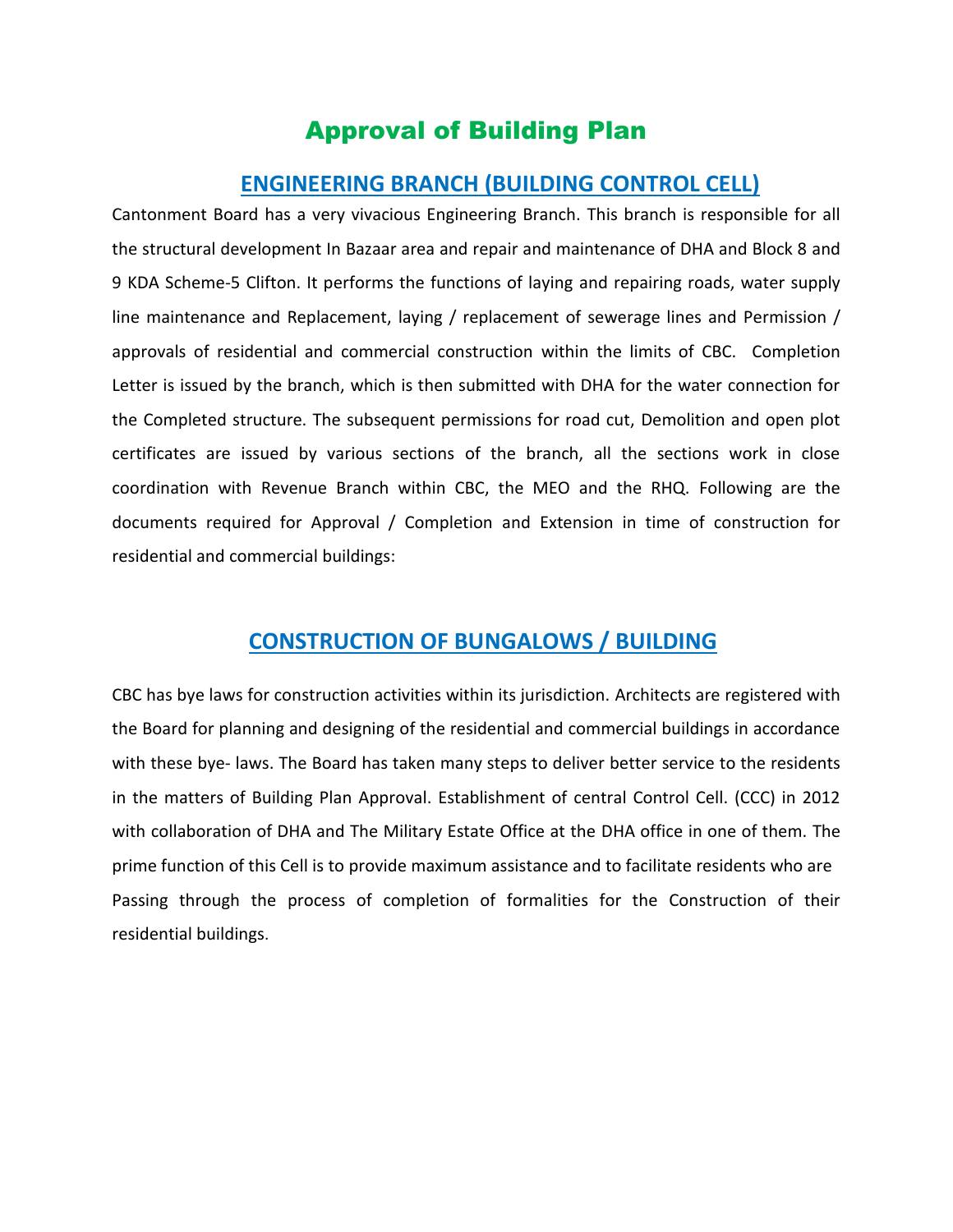# **APPROVAL OF BUILDING PLANS**

## **Proposed Building Plan (Residential)**

Following documents are to be submitted at DHA, CCC (Central Control Cell) For Forwarding and processing by CBC.

- 1. Two (02) CBC 'A' & 'B' Forms (Cost: Rs. 200/- each).
- 2. Copy of Allotment / Transfer Order / Amalgamation / Division Letter issued by DHA.
- 3. Seven (07) copies of Building Plans (as Per CBC Bye Laws)
- 4. One (01) Cloth Mounted Building Plan (as per CBC Bye Laws)
- 5. One (01) Copy on CD of Building Plan duly. Prepared on Auto Cad Format. (as per CBC Bye Laws)
- 6. Seven (07) copies of Site Plan (Ammonia Print) issued by DHA Authority Two (02) Copies of Owners NIC.
- 7. Photocopy of Sub Lease –A.
- 8. DHA Fresh Transfer History letter issued from DHA (TIR & Record Date
- 9. Copy of work order (only for Ph-VII).
- 10. Indemnity Bond on Rs 100/- Stamp Paper for basement.
- 11. Undertaking & form 'C' on Rs 200/- Stamp paper. On submission of document at Central Control Cell, the applicant shall be given a tentative date of collection of approved Building Plan/NOC from the Central Control Cell. The building Plan is handed over to owner or his attorney along with approval Letter for carrying out of construction within TWO (02) years, extendable for another one year.
- 12. With detail of Underground, Overhead, Septic and grey Water connection tanks and Garbage Collection Chamber.

\*\* Valid for 2 Years \*\* Duly attested by Notary public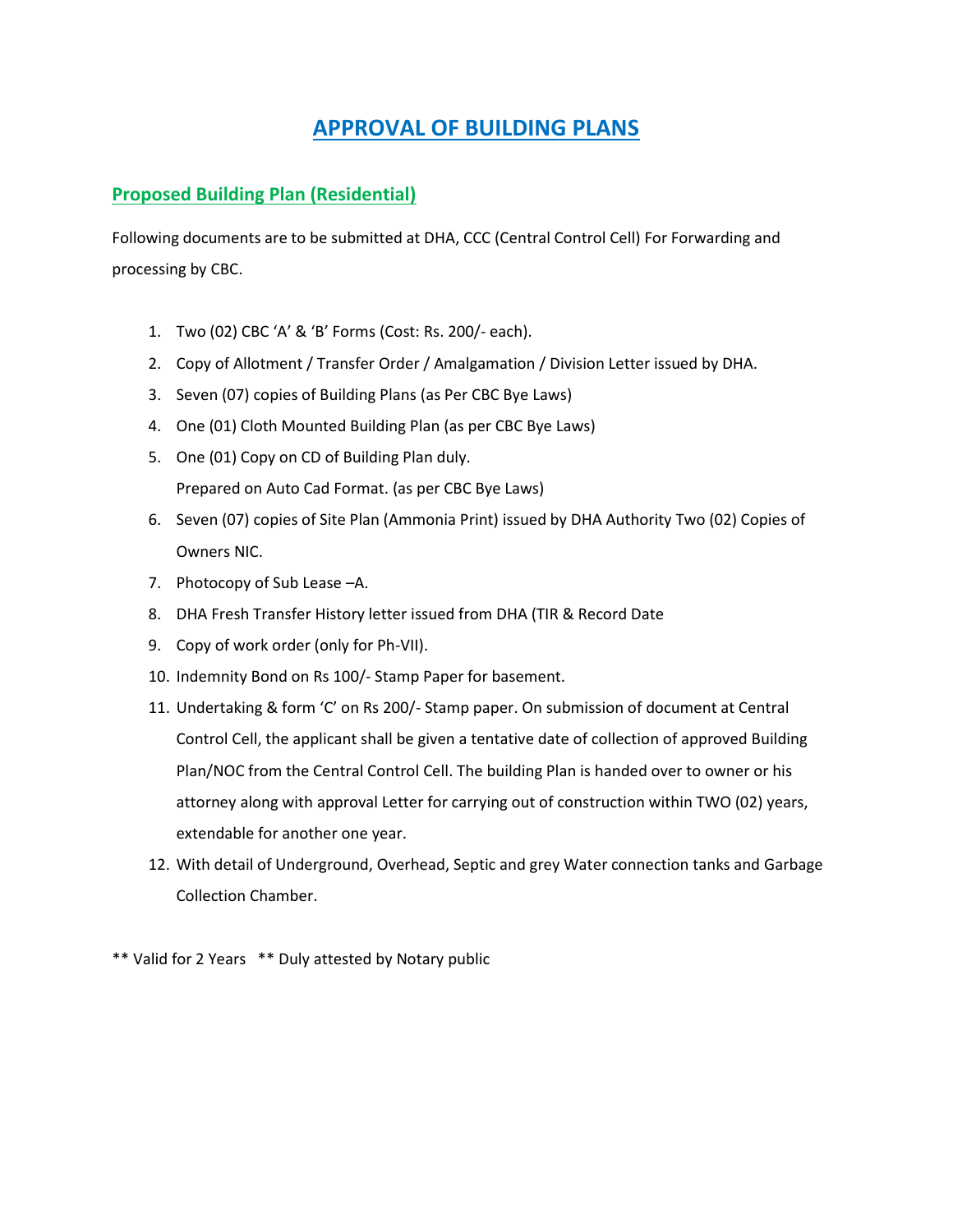## **Revised Building Plan (Residential)**

Following documents are to be submitted at DHA office for forwarding and processing by CBC:

- 1. Two (02) CBC 'A' & 'B' Forms (Cost: Rs. 200/-each)
- 2. Copy of Allotment / Transfer Order / Amalgamation / Division letter issued by DHA
- 3. Seven (07) copies of Building Plans \*as per CBC Bye laws
- 4. Copy of already approved plan by CBC (required in case of revised plan only)
- 5. One (01) Copy on CD of Building plan duly prepared on AutoCAD format.\* as Per CBC Bye Laws
- 6. Seven (07) Copies of site Plan ( Ammonia Print) issued by DHA Authority\*\*
- 7. Two (02) Copies of Owners CNIC duly attested by notary public.
- 8. Photocopy of sub lease A duly attested by notary public.
- 9. DHA fresh Transfer History letter issued from DHA (TIR & Record Date)
- 10. Indemnity Bond on Rs 100/- Stamp Paper for basement.
- 11. Undertaking & form 'C' on Rs 200/- Stamp paper.

The building Plan is handed over to owner or his attorney Along with Approval Letter for carrying out of construction within TWO (02)year , extendable for another one year.

\*\*valid for 2 year \*\* duly attested by notary public

## **Proposed / Revised Building Plan (Commercial)**

Following documents are to be submitted at DHA for for forwarding and processing by CBC:

- 1. Two (02) CBC 'A' & 'B' Forms (Cost: Rs. 200/-each).
- 2. Copy of allotment / Transfer Order / Amalgamation/ Division Letter issued by DHA.
- 3. Seven (07) Copies of Building Plans \*as per CBC Bye Laws.
- 4. One (01) Copy on CD of Building Plan duly prepared on AutoCAD format.\*as per CBC Bye Laws.
- 5. Seven (07) Copies of site Plan (Ammonia Print) issue by DHA Authority\*.
- 6. \*Copy of already approved Plan by CBC (Required in Case of revised plan only).
- 7. Two (02) Copies of Owners CNIC duly attested by notary public
- 8. Photocopy of sub-Lease-A, B-lease & C-lease (if any) duly attested by notary public.
- 9. Copy of GPA / SPA duly attested by notary public.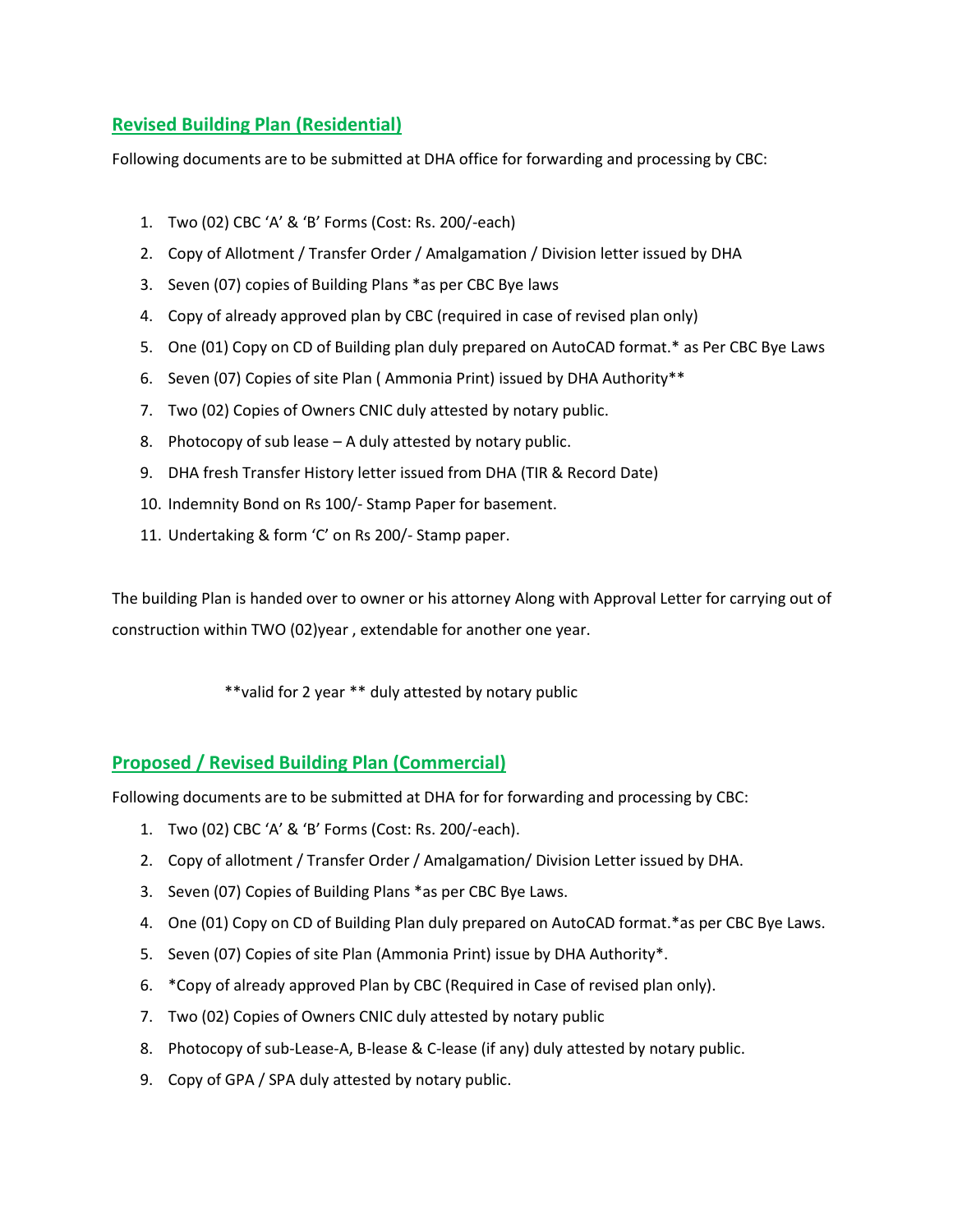- 10. Demolition / Open Plot Certificate Issued by CBC / DHA.
- 11. DHA Fresh Transfer History letter issued from DHA (TIR & Record Date)
- 12. Building Plan must provide following in addition to requirements outlined in BC&TP regulations 2011 part-1 hand book as well as in accordance with CBC Building byelaws
	- a. Section at X & Y-axis.
		- ~ Through stairs, Ducts, change of floor height (S).
	- b. 2 elevations for corner plots.
	- c. 3 elevations for plots abutting street / roads on three sides.
	- d. Utilities / services drawing with details (Structural, Electrical, plumbing, sewerage & Fire Emergency)
	- e. 3-D elevation of commercial building from sides abutting on khayaban / road / street.
	- f. Size of sheet: 30" x 40"
- 13. Unregistered copy of sub-lease executed in from-A by

DHA Karachi (Not applicable on plots of Ph-VII-Ext, DHA).

- 14. Undertaking & Form "C".
	- \* With detail of Underground, Overhead, Septic and Grey Water connection tanks and Garbage Collection Chamber.
	- \* Valid for 2 Years.
	- \* Site is also required in order to check existing construction in accordance with the already approved plan (In Case of revised building plan)

#### **Documents required to be submitted in CBC**

**by lessee**:

- 1. **Structural drawings along with design calculation, form-4 & Soil Investigation report (3 Sets of each) duly signed/ endorsed by registered professionals on panel of CBC.**
- 2. **Photographs of Open plot (04), Copy of A-lease, Transfer Order, Amalgamation / Division Letter duly attested by notary public. (2 sets)**